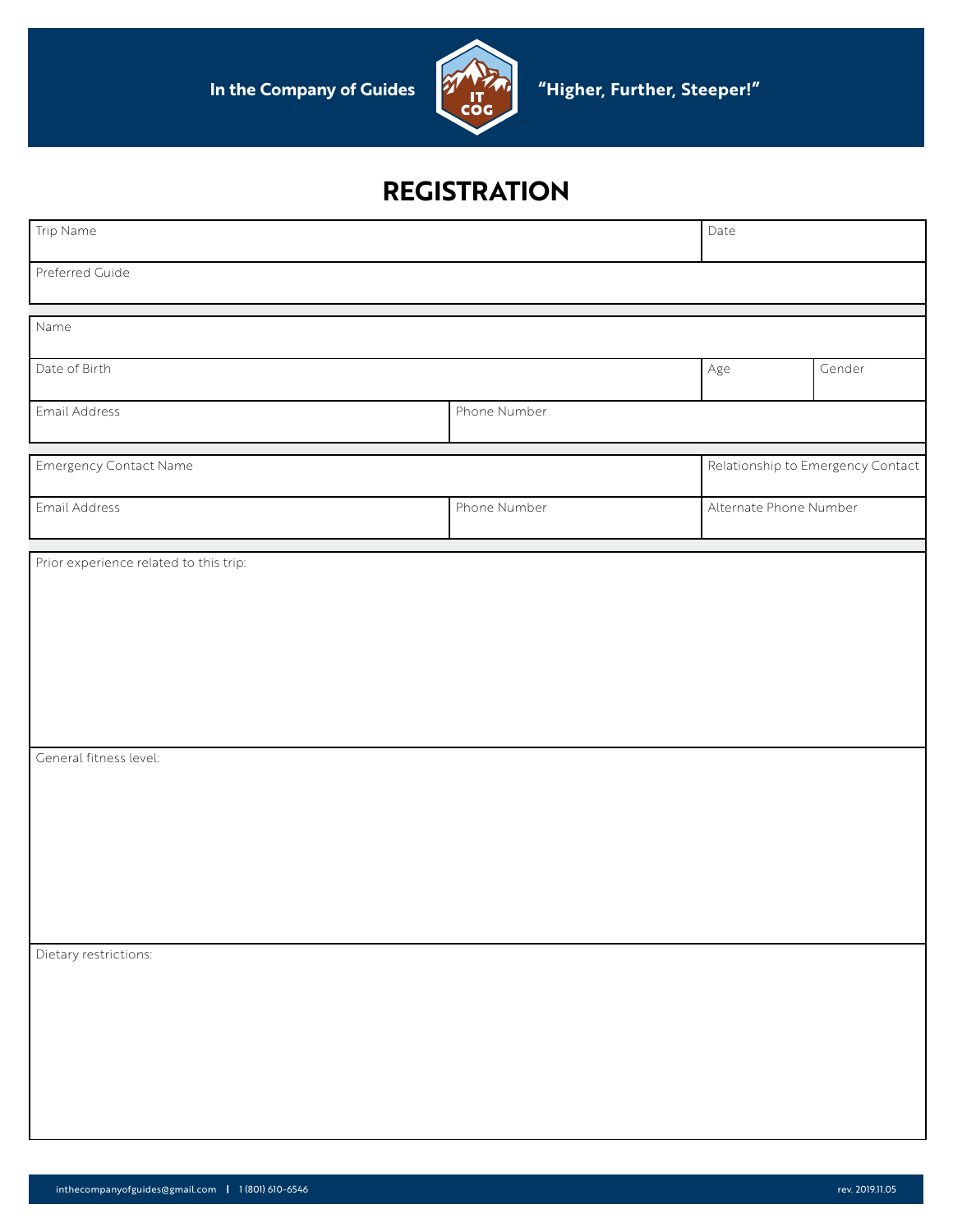

The information included in this form is strictly confidential and will be used only by Alan Oram, D.O. to assist In The Company of Guides with the health and well-being of participants during ITCOG trips. Please respond as candidly and honestly as you can.

| Name                                   |              |                                   |
|----------------------------------------|--------------|-----------------------------------|
| Age                                    | Weight       | Height                            |
| Trip                                   |              |                                   |
| Emergency Contact Name                 |              | Relationship to Emergency Contact |
| Email Address                          | Phone Number | Alternate Phone Number            |
| Prior experience related to this trip: |              |                                   |
| General fitness level:                 |              |                                   |
| Dietary restrictions:                  |              |                                   |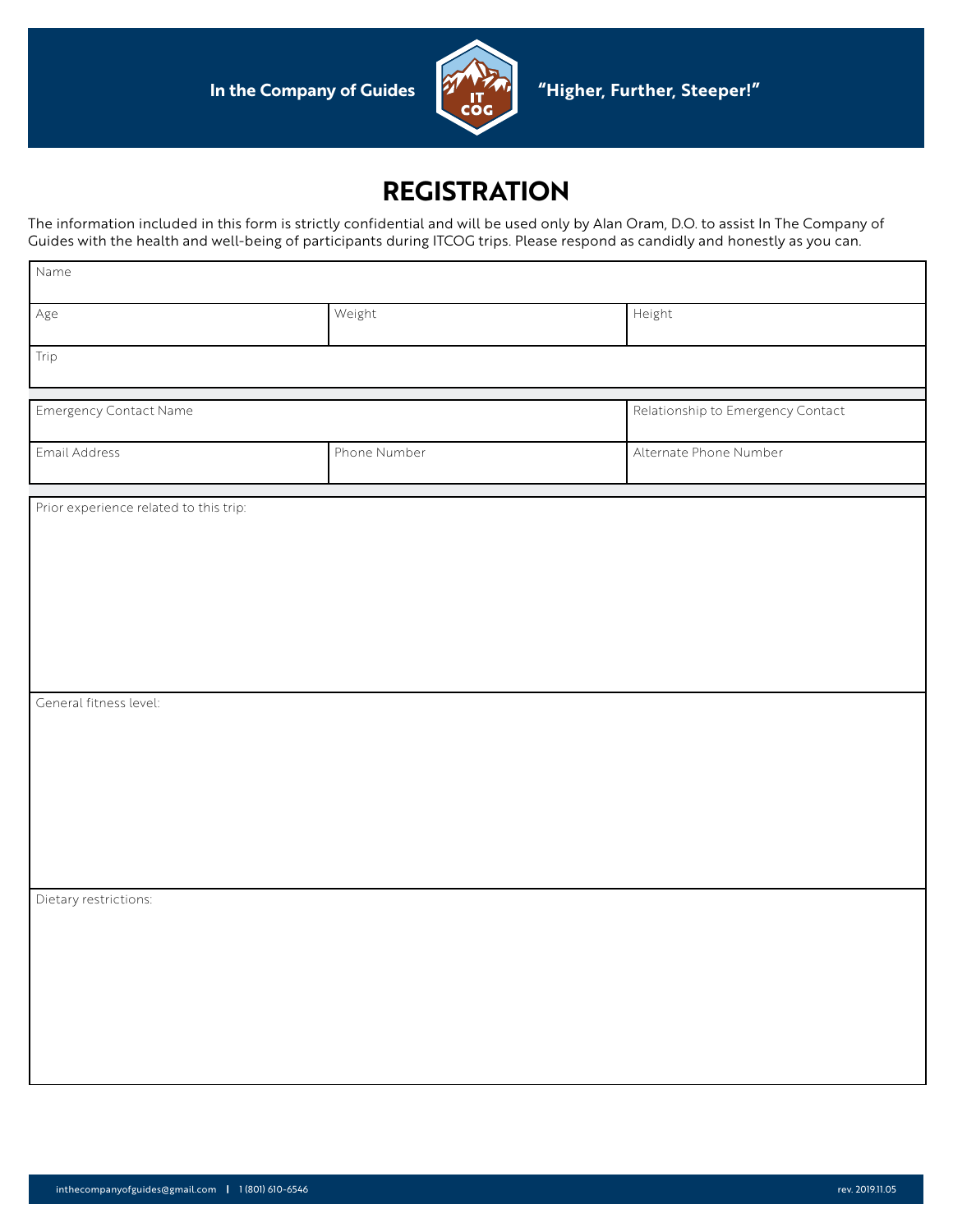

The information included in this form is strictly confidential and will be used only by Alan Oram, D.O. to assist In The Company of Guides with the health and well-being of participants during ITCOG trips. Please respond as candidly and honestly as you can.

| Name                                                                                          |        |                                                                                                |  |
|-----------------------------------------------------------------------------------------------|--------|------------------------------------------------------------------------------------------------|--|
| Age                                                                                           | Weight | Height                                                                                         |  |
| Trip                                                                                          |        |                                                                                                |  |
| Allergies to Medications: No                                                                  |        | If yes, please list the medication and the type of allergic response (ie; rash, swelling etc.) |  |
|                                                                                               |        |                                                                                                |  |
|                                                                                               |        |                                                                                                |  |
|                                                                                               |        |                                                                                                |  |
| Name of Medications that you currently take. Prescriptions or over the counter medications.   |        |                                                                                                |  |
|                                                                                               |        |                                                                                                |  |
|                                                                                               |        |                                                                                                |  |
|                                                                                               |        |                                                                                                |  |
| Past medical history: Have you been hospitalized in the past 5 years for medical problems? No |        | Yes <sub>[1]</sub>                                                                             |  |
|                                                                                               |        |                                                                                                |  |
|                                                                                               |        |                                                                                                |  |
|                                                                                               |        |                                                                                                |  |
|                                                                                               |        |                                                                                                |  |